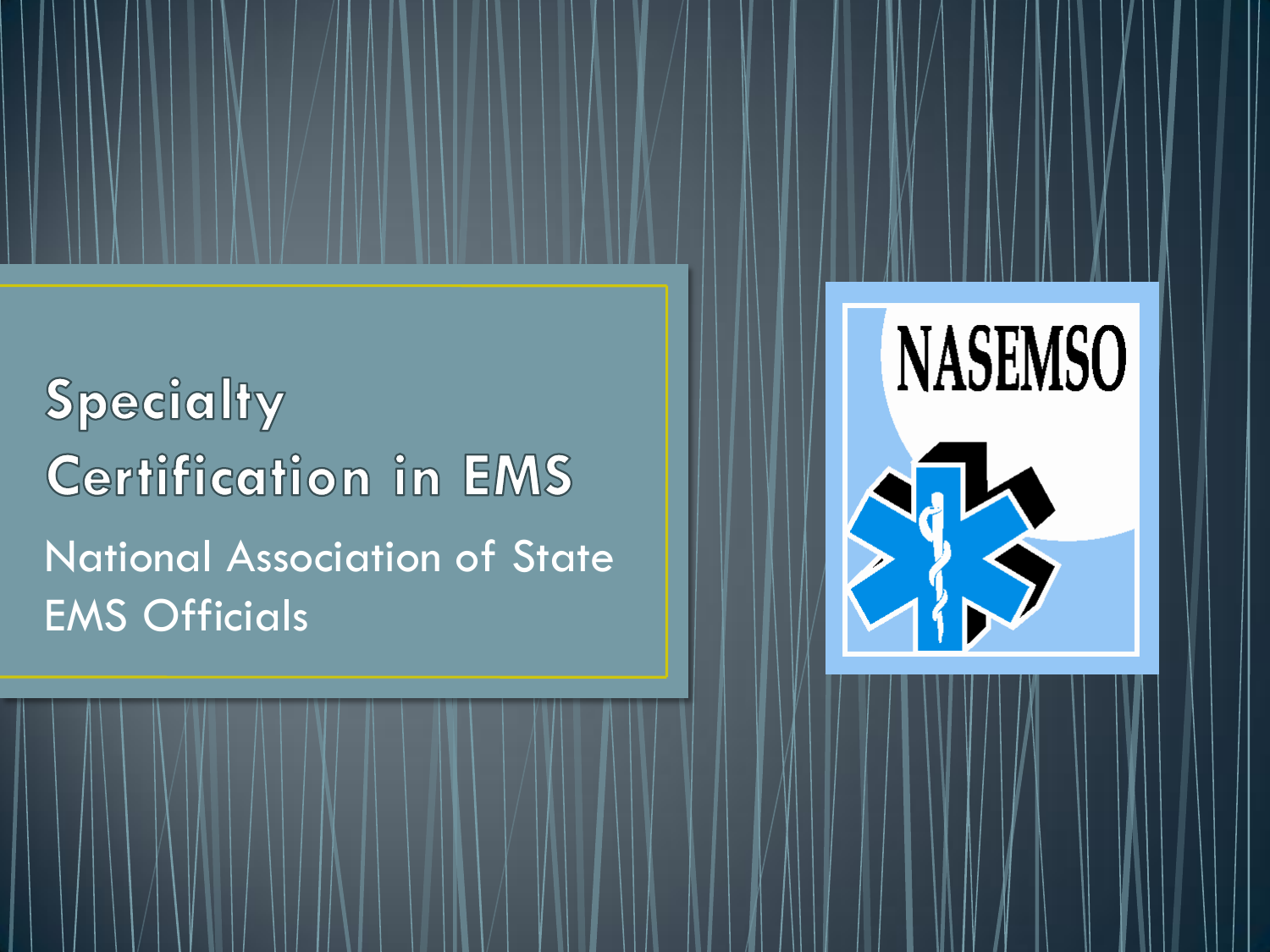#### A "Vision" for Out-of-Hospital EMS

*"EMS of the future will be community-based health management that is fully integrated with the overall health system."* 

EMS Agenda for the Future (1996)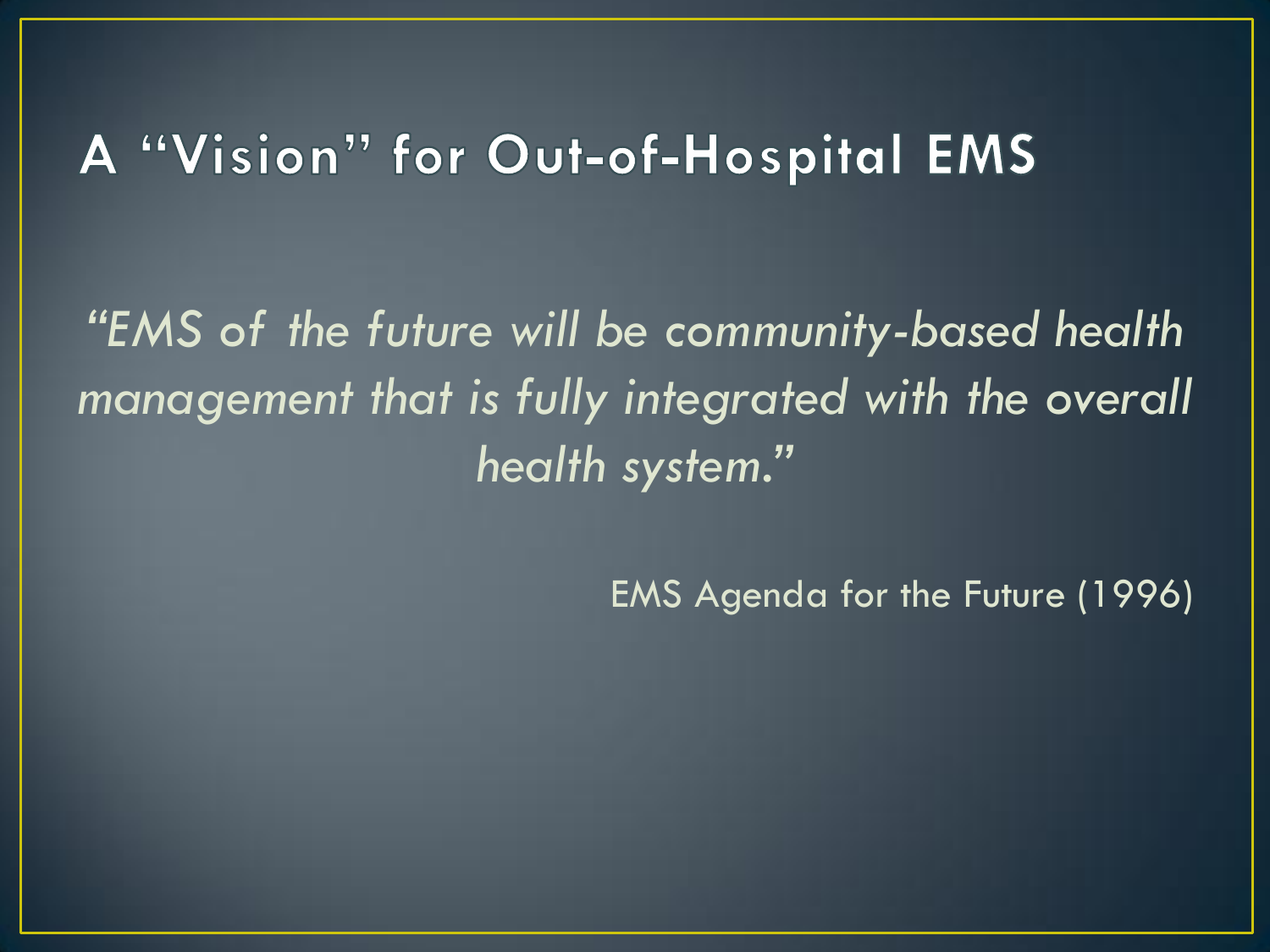#### **EMS Agenda for the Future**

- Identify and modify illness and injury risks
- Provide acute illness and injury care and followup
- Contribute to treatment of chronic conditions
- Community health monitoring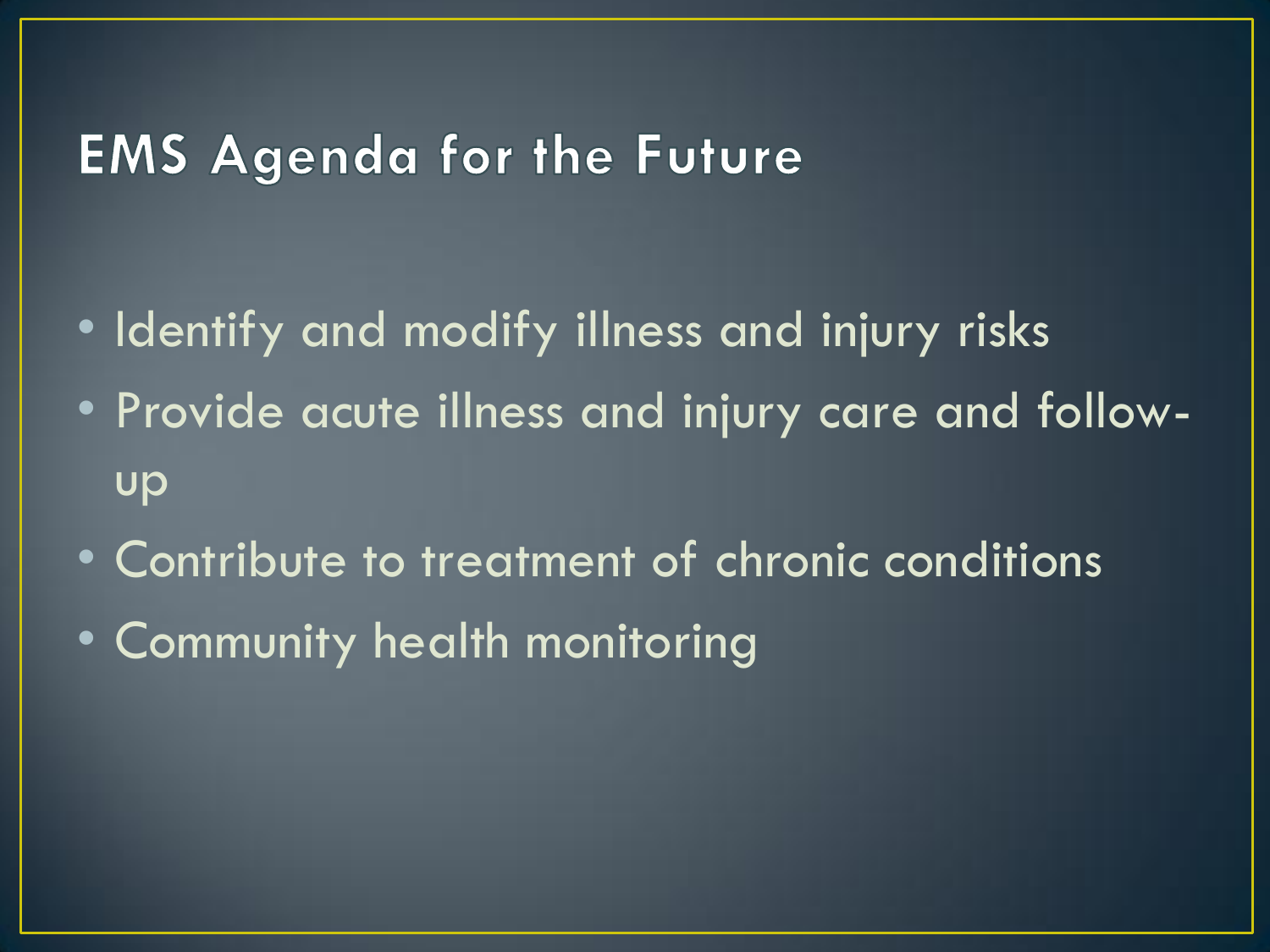#### **EMS Agenda for the Future**

- Integrated with other health care providers and public health and public safety agencies
- Improve community health
- Result in more appropriate use of acute health care resources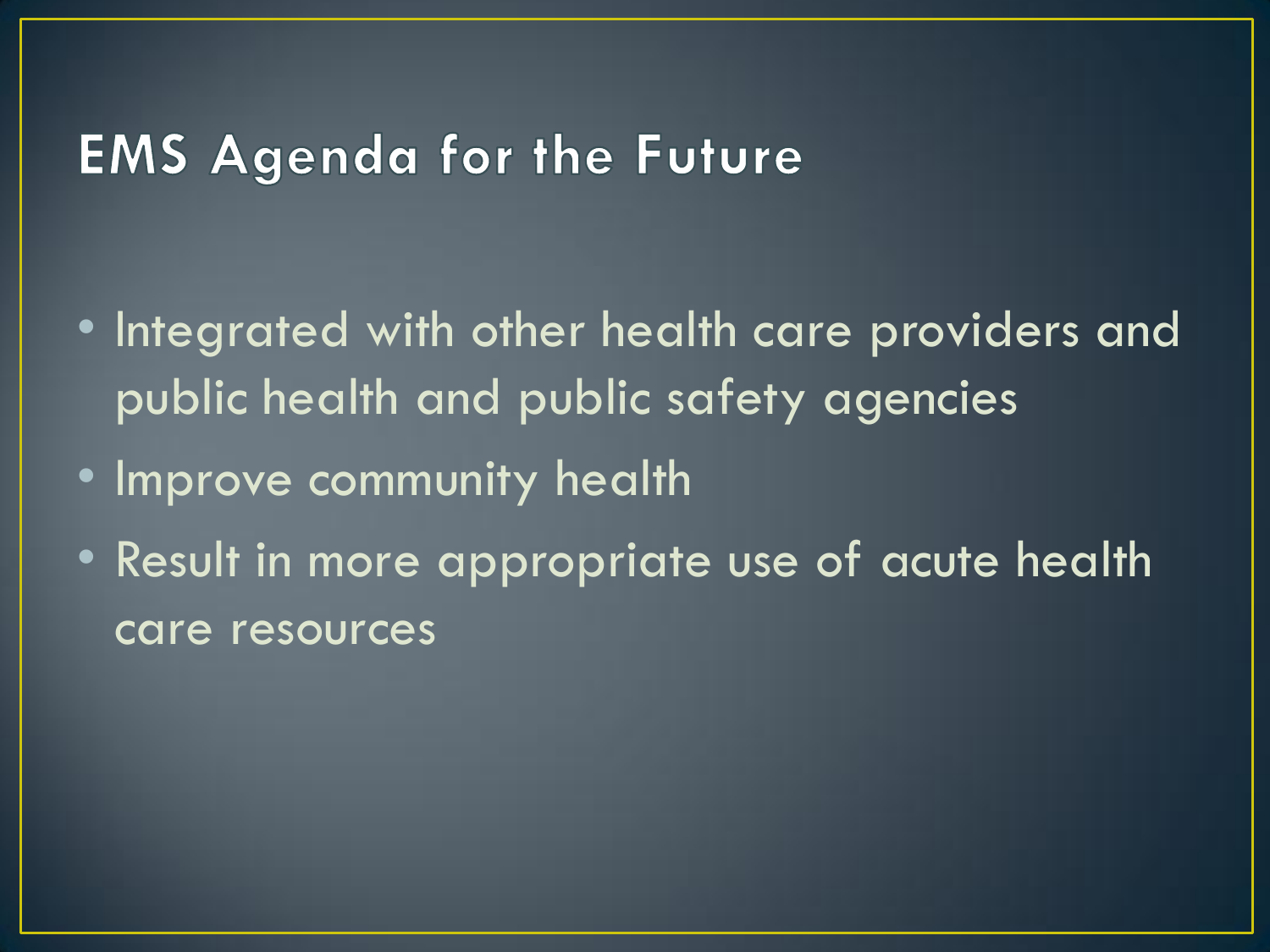#### **EMS Education Agenda: A Systems Approach**

- Core Content
- National EMS Scope of Practice Model
- National EMS Education Standards
- National EMS Program Accreditation
- National EMS Certification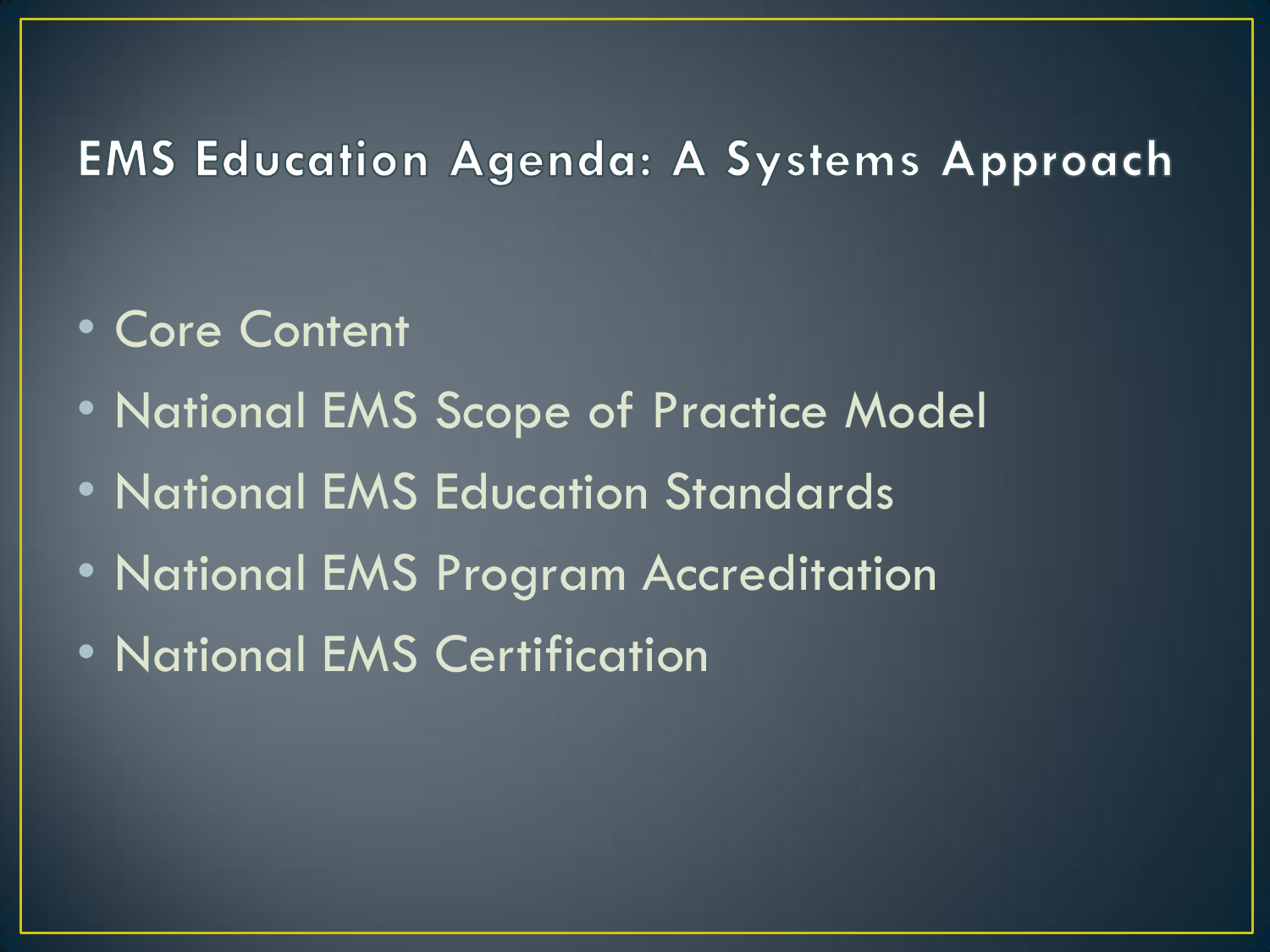### **National EMS SOP Model** on Specialty Certification

- "Specialty certifications may be used to respond to local needs for flexibility or to recognize continuing education."
- Recommended considerations: skills, practice environment, knowledge, qualifications, services provided, needs, risk, level of supervisory responsibility, amount of autonomy and/or judgment/critical thinking/decision making.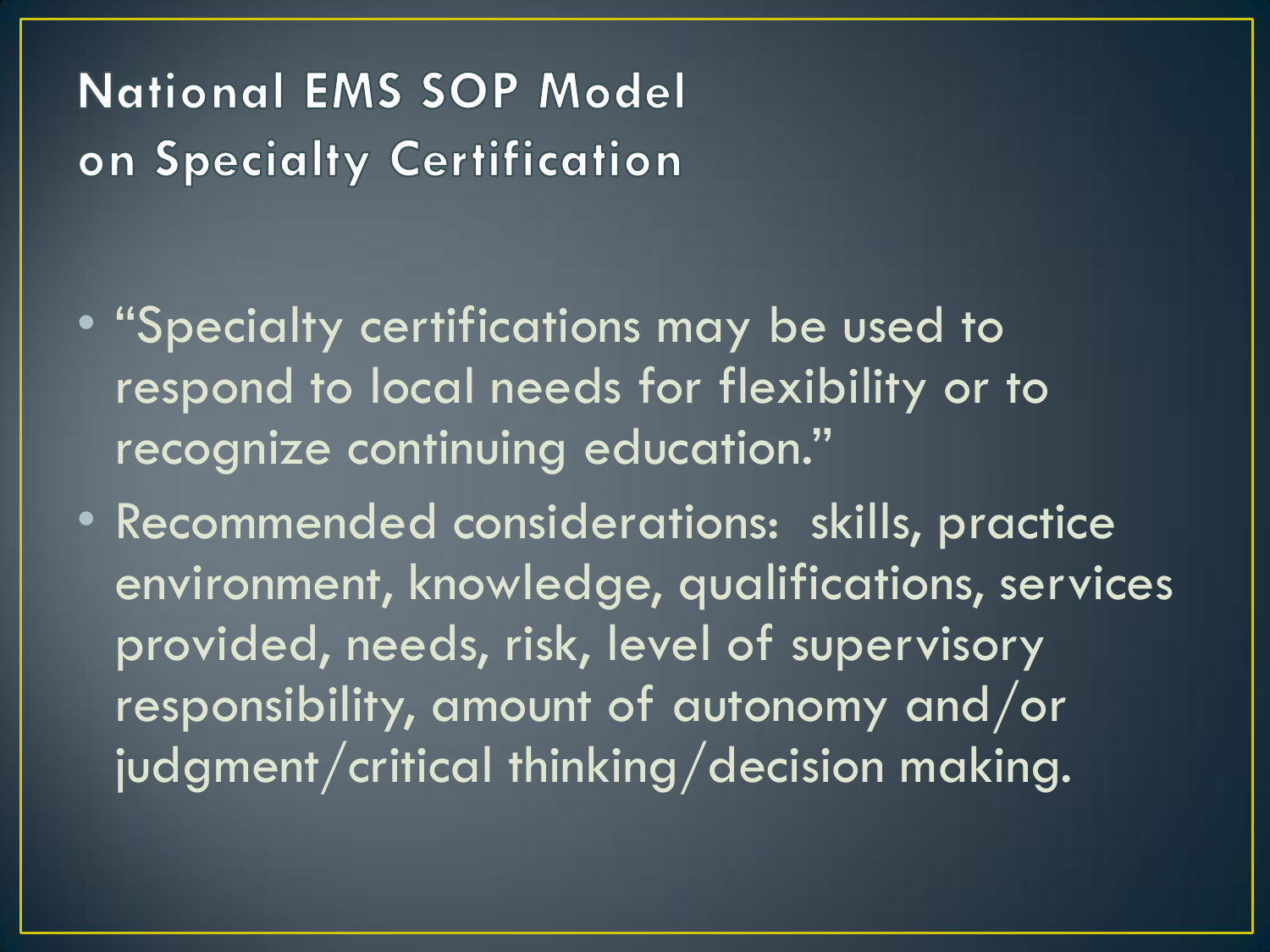#### **National Health Policy Forum**

*Health Professions Education and Professional Obligations, April 30, 2012:*

- Accreditation
- Licensure
- Board Certification
- Credentialing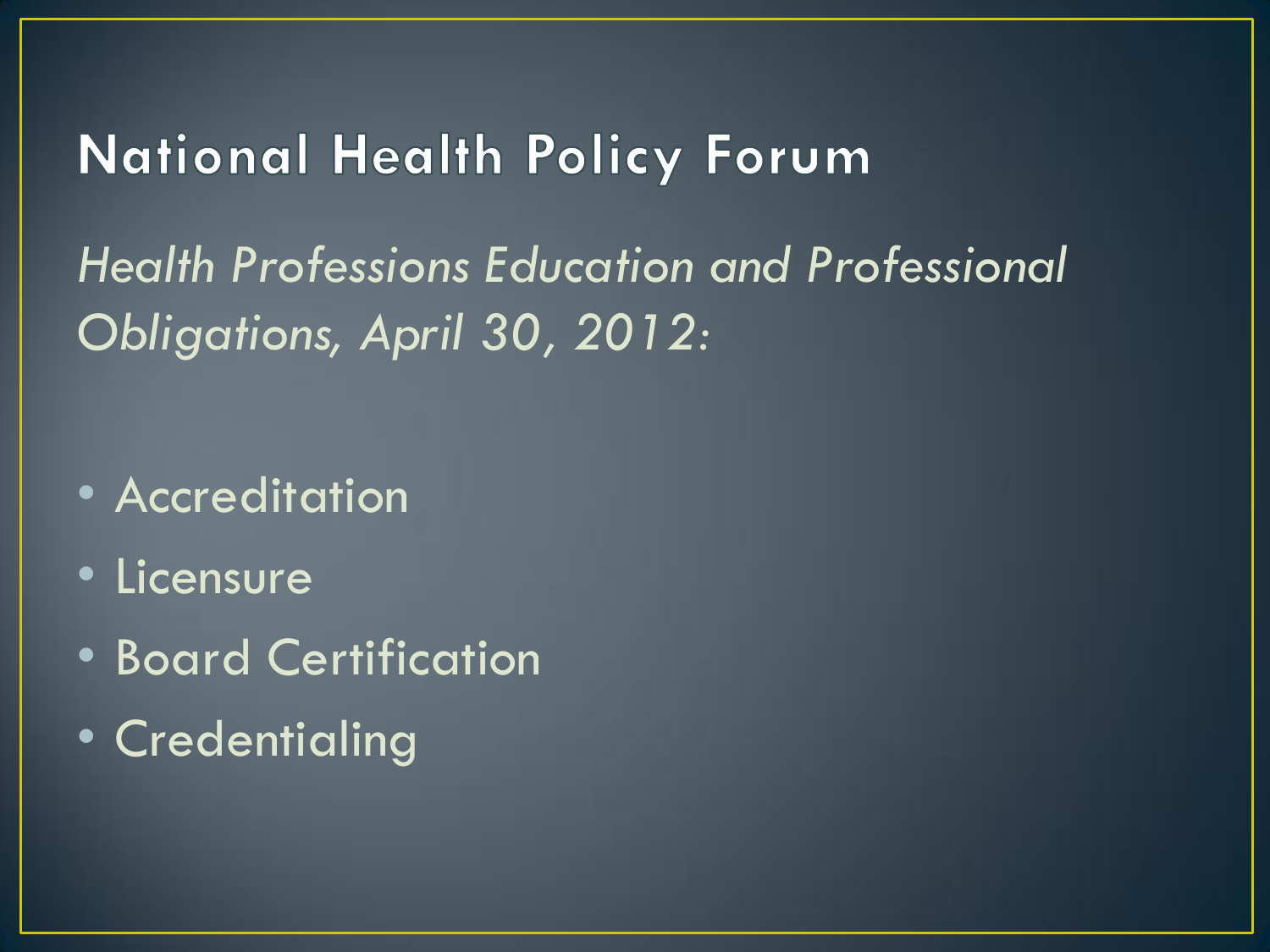# Certification or Licensure?

• Confusion between the terms "certification" and "licensure" arises because many states call their licensure processes "certification," particularly when they incorporate the standards and requirements of private certifying bodies in their licensing statutes and require that an individual be certified in order to have state authorization to practice.

http://www.nremt.org/nremt/about/Legal Opinion.asp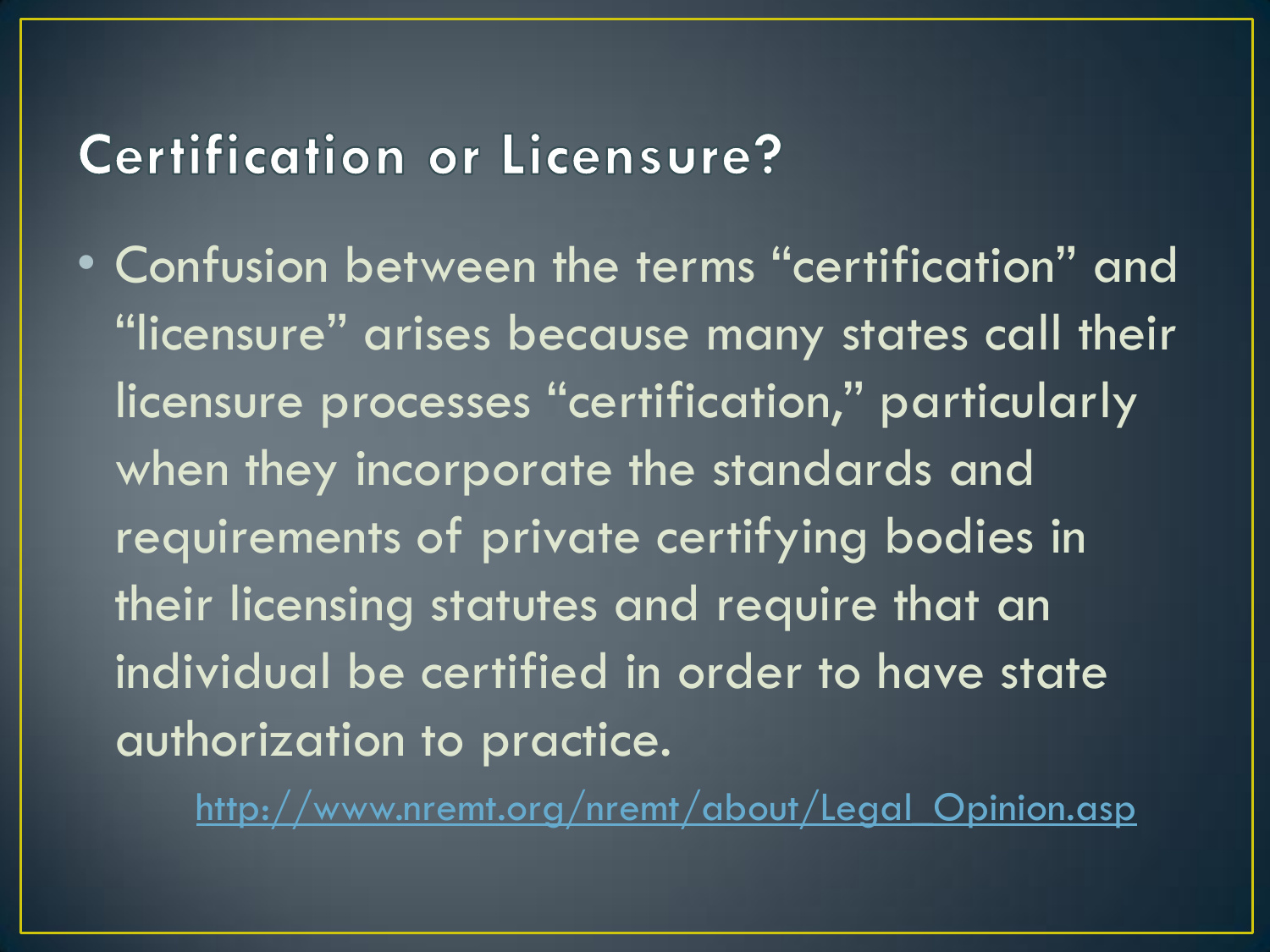### Certification or Licensure?

• Regardless of what descriptive title is used by a state agency, **if an occupation has a statutorily or regulatorily defined scope of practice and only individuals authorized by the state can perform those functions and activities,** the authorized individuals are licensed. It does not matter if the authorization is called something other than a license; **the authorization has the legal effect of a license.** http://www.nremt.org/nremt/about/Legal Opinion.asp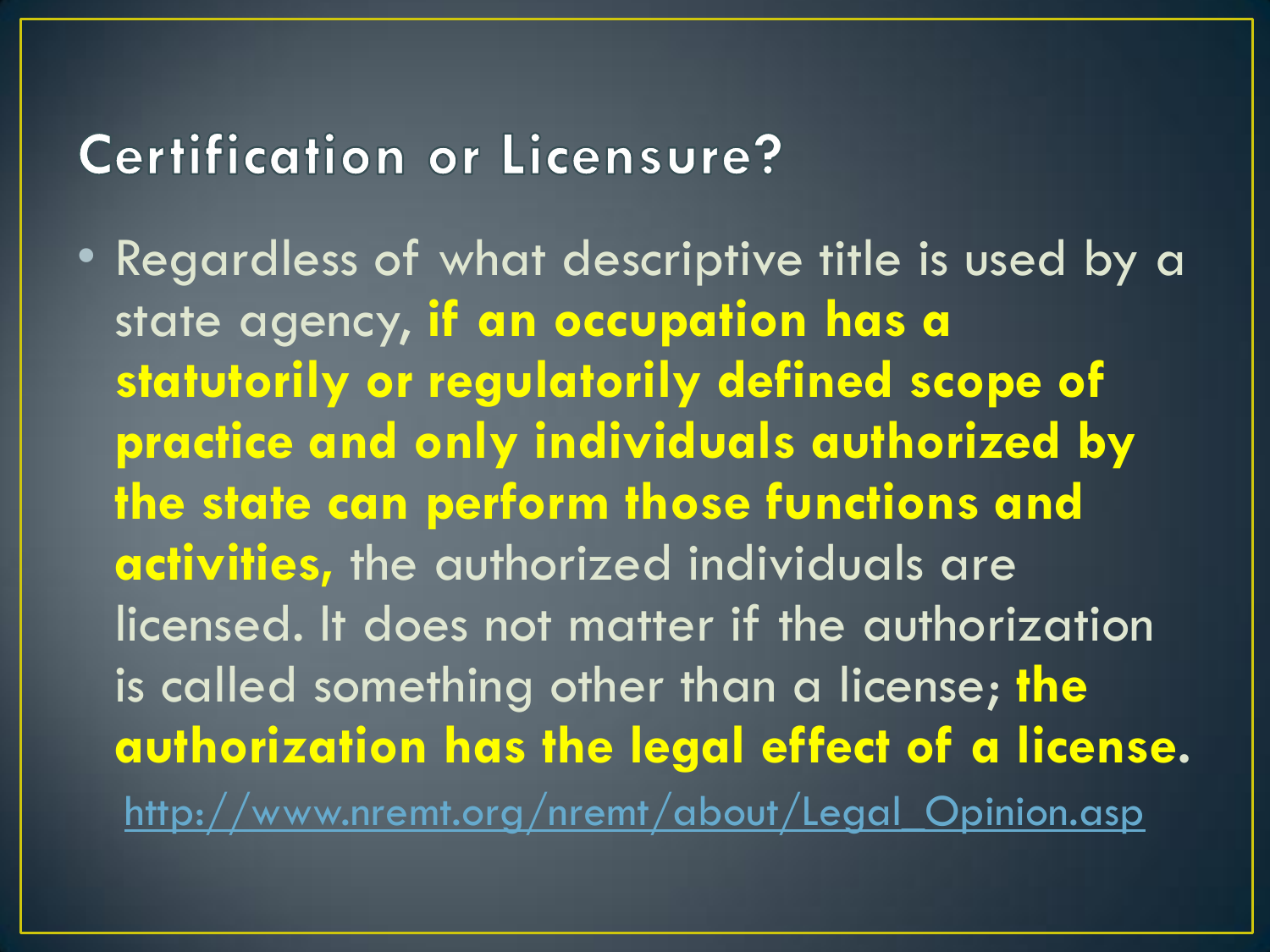# **Emerging EMS Roles**

- Community Health
- Tactical EMS
- Critical Care Transport
- Specialty Care Transport
- Wildland Fire
- Occupational Health
- Public Health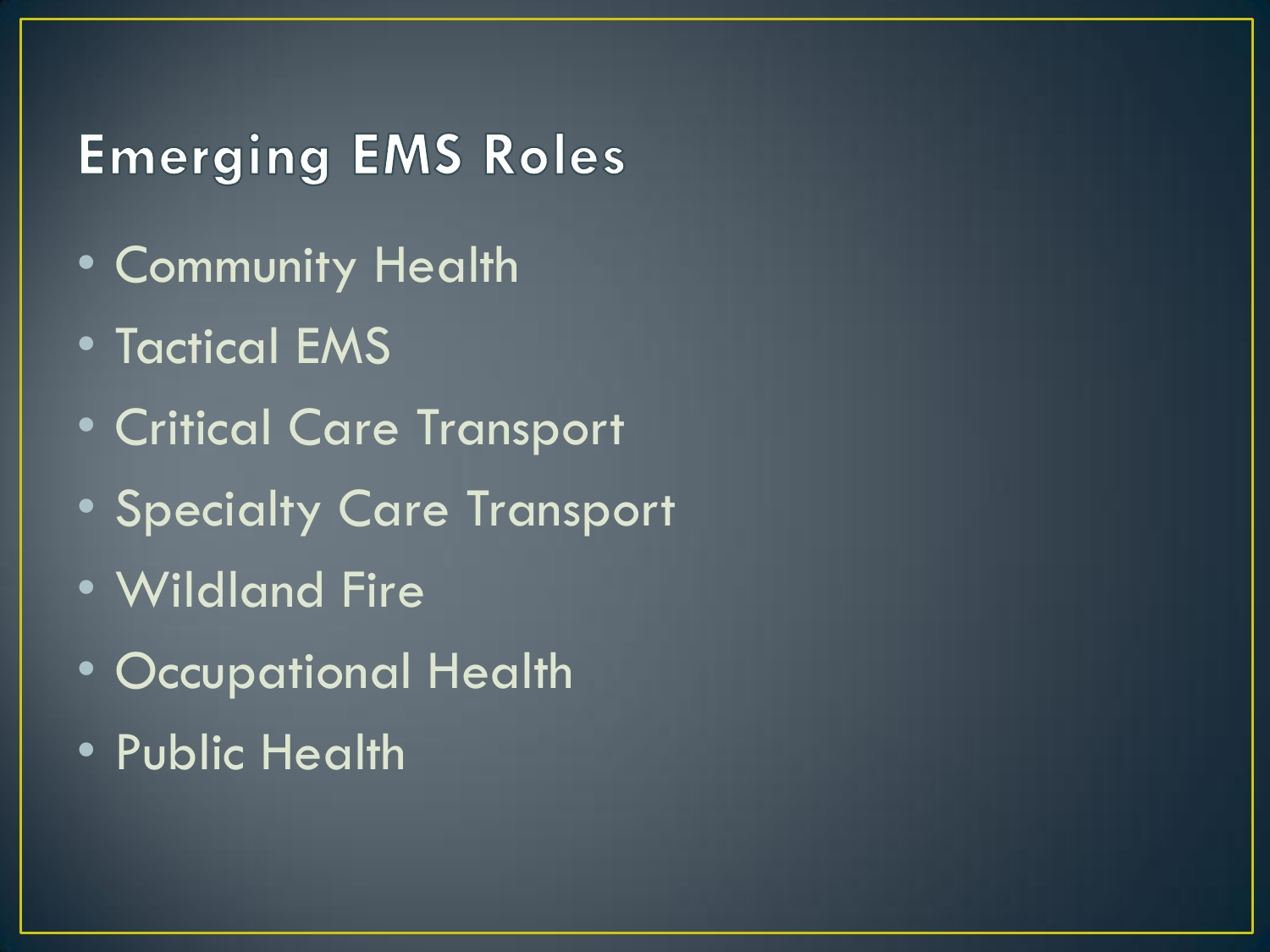# **Specialty Certification in Health Disciplines**

- Not an entry level position
- Voluntary process
- Educational requirements
- Defined practice settings
- Range of experience
- Added skills
- Competence to perform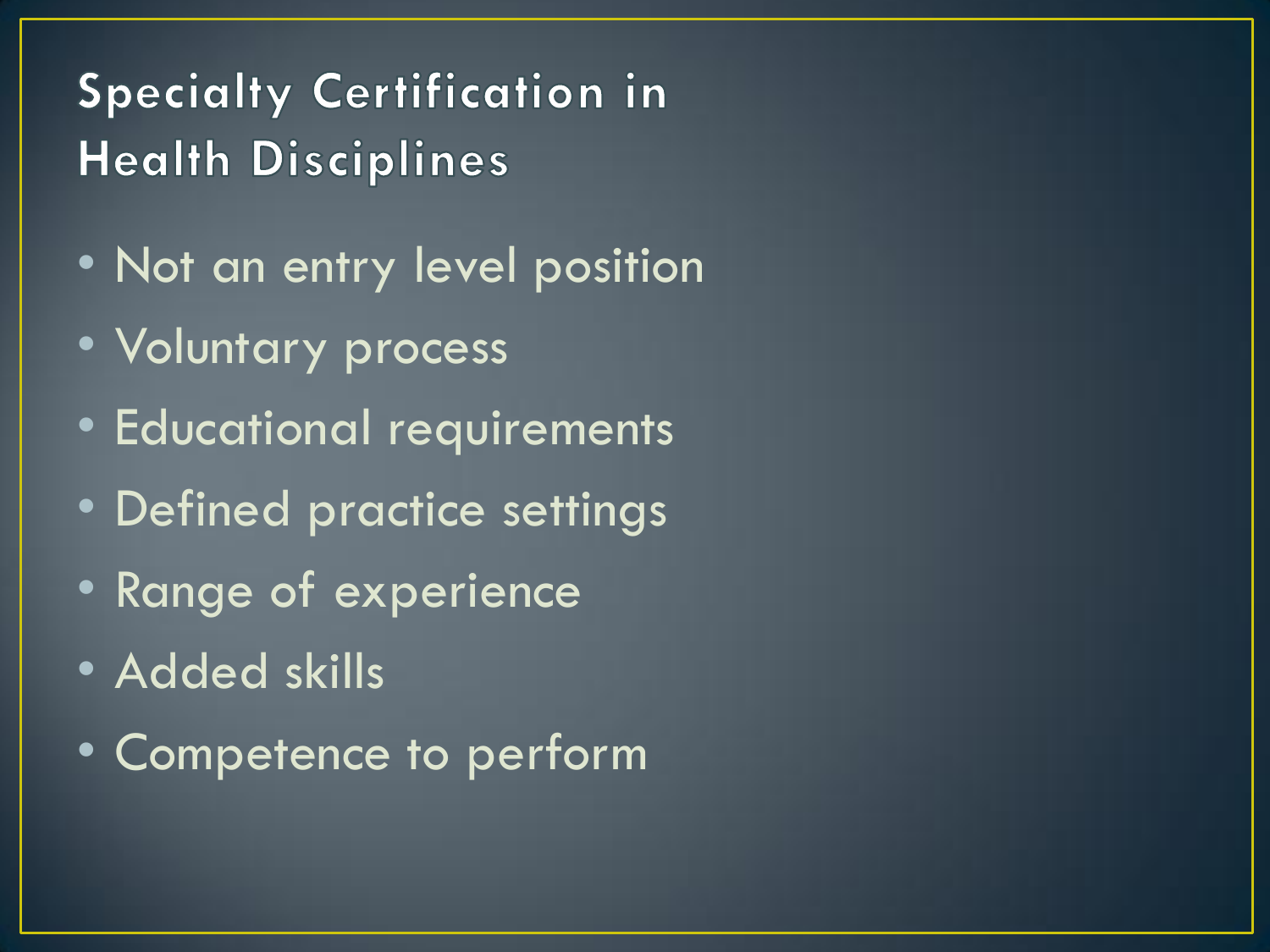#### **National EMS SOP Model**

- *An "Interdependent Relationship Between Education, Certification, Licensure, and Credentialing"*
- Represents a foundation for states to establish their own scopes of practice
- A few states already exceed the model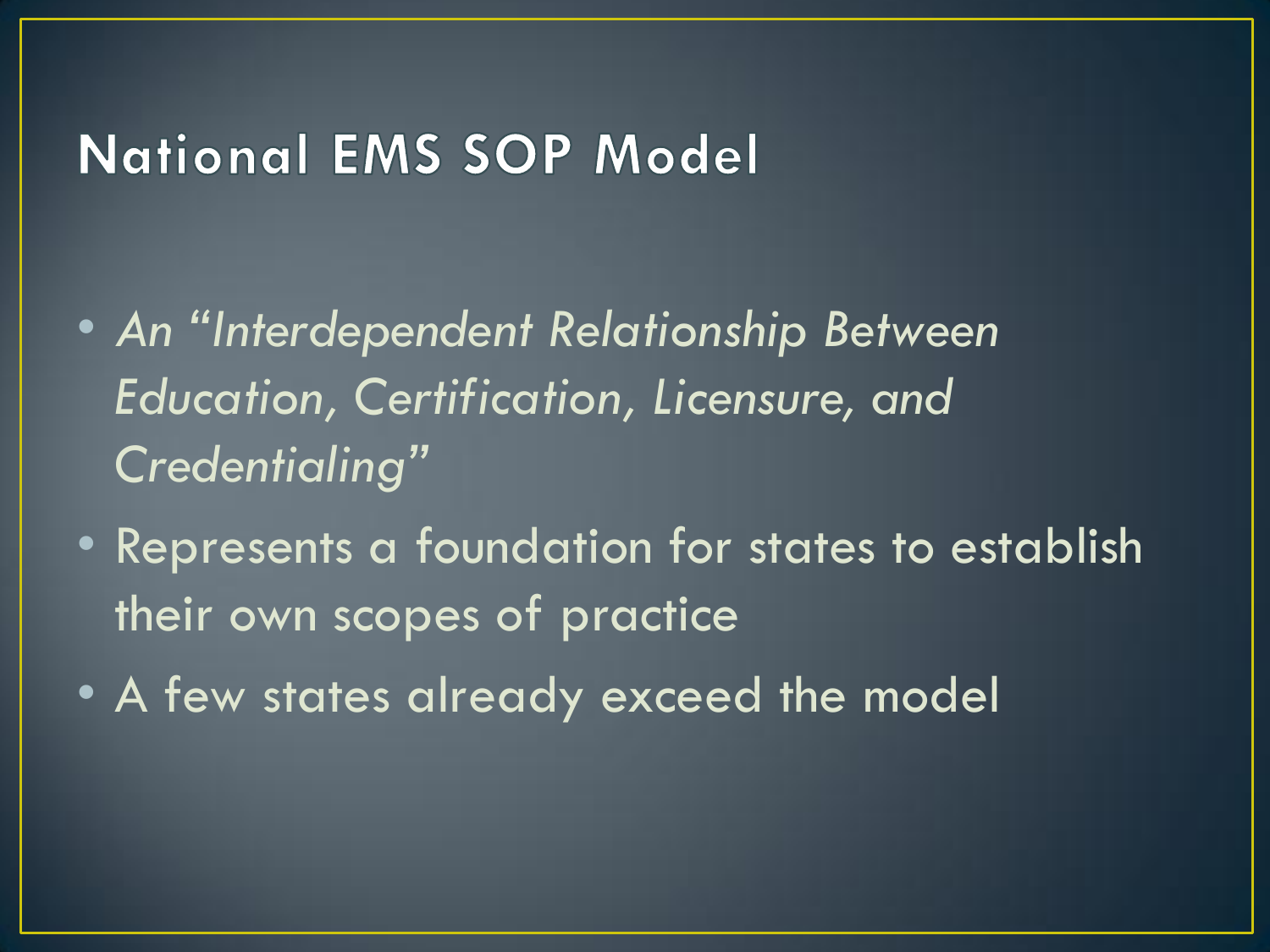# **National EMS SOP Model Education**

- Cognitive, psychomotor, and affective learning
- Entry-level and continuing professional education
- Formal and informal learning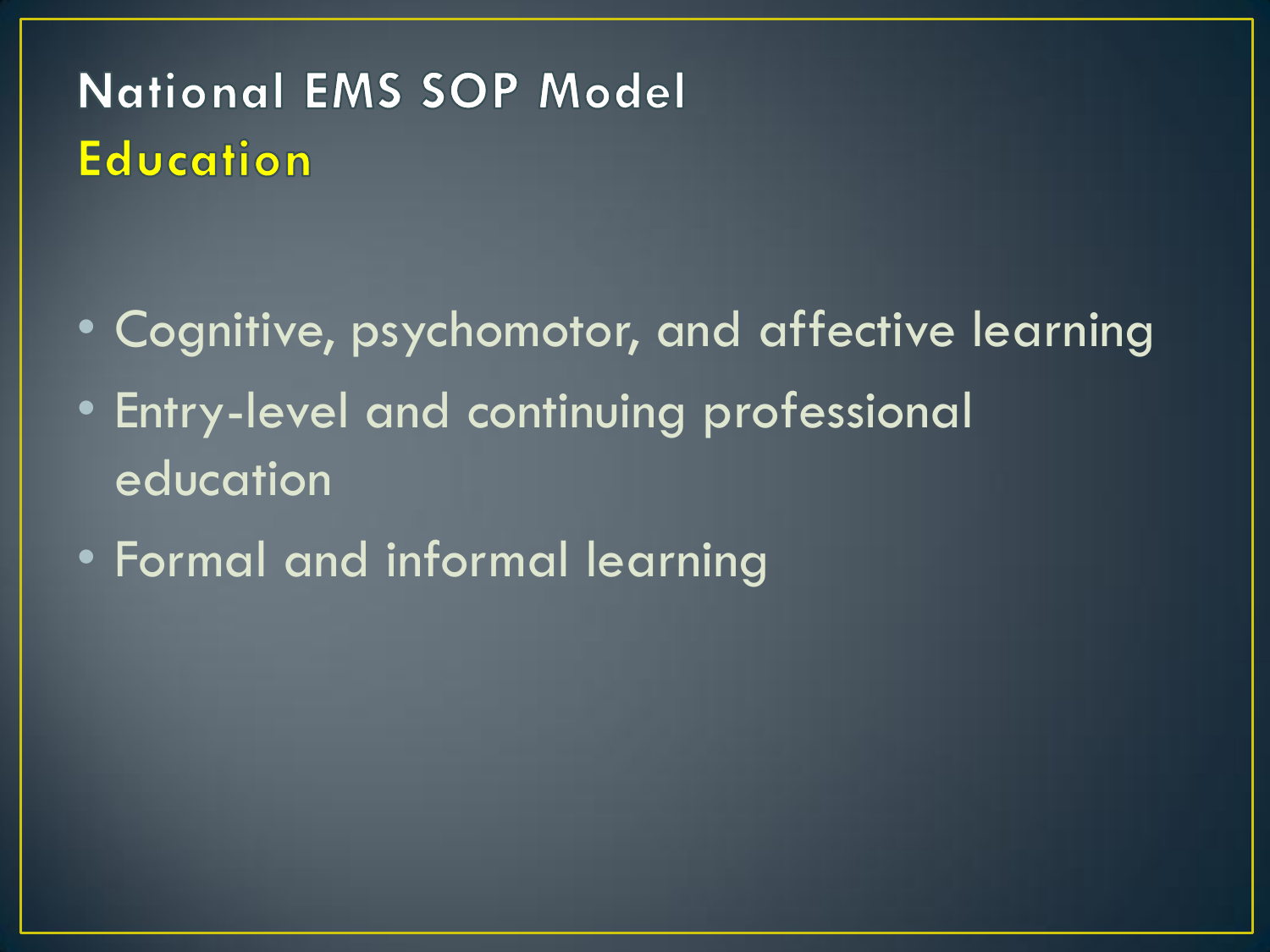# **National EMS SOP Model Certification**

- External verification of the competencies
- Typically involves an examination process
- Designed to verify that an individual has achieved minimum competency to assure safe and effective patient care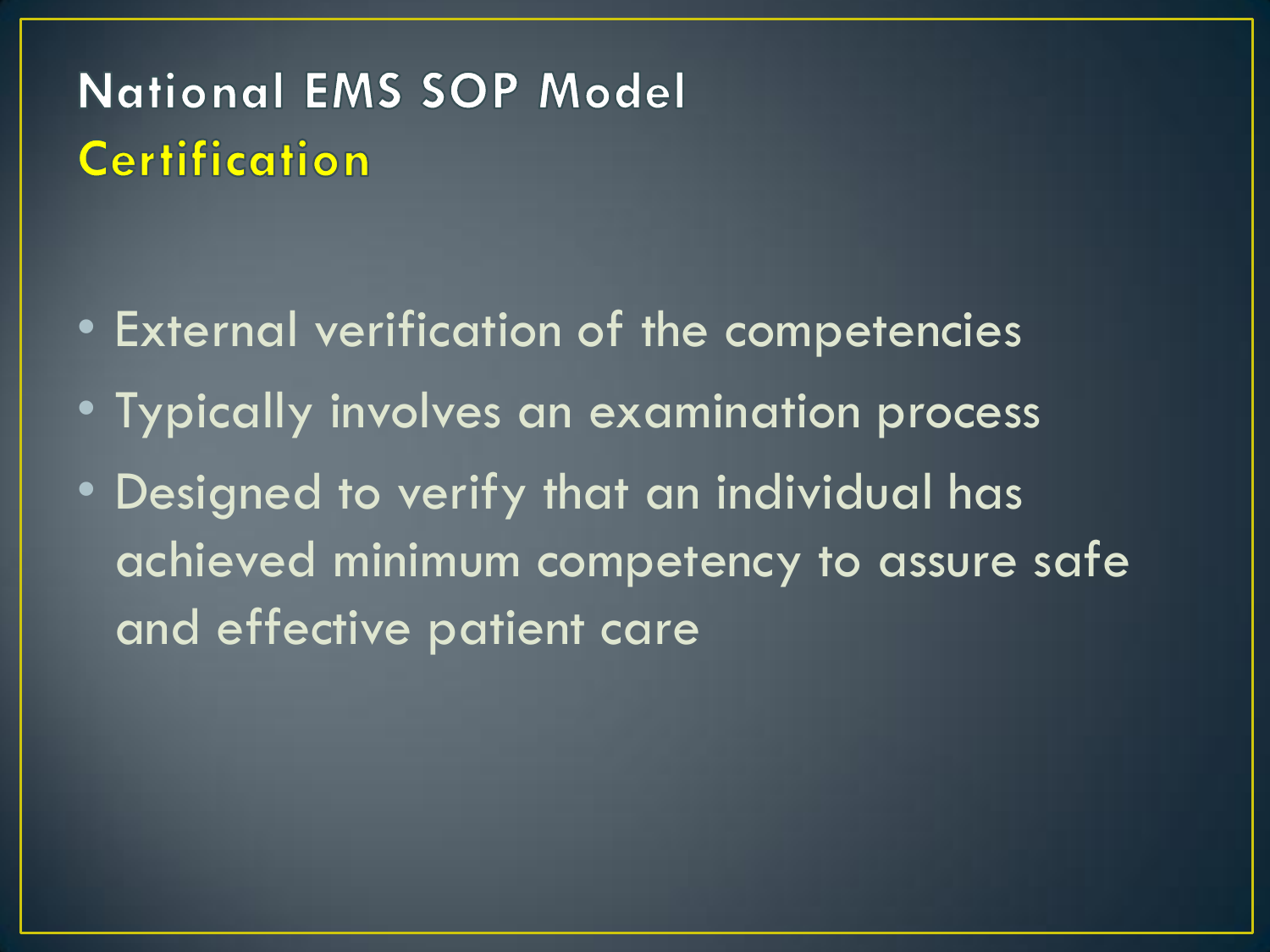# **National EMS SOP Model** Licensure

- Permission granted to an individual by the State to perform certain restricted activities
- Scope of practice represents the legal limits of the licensed individual's performance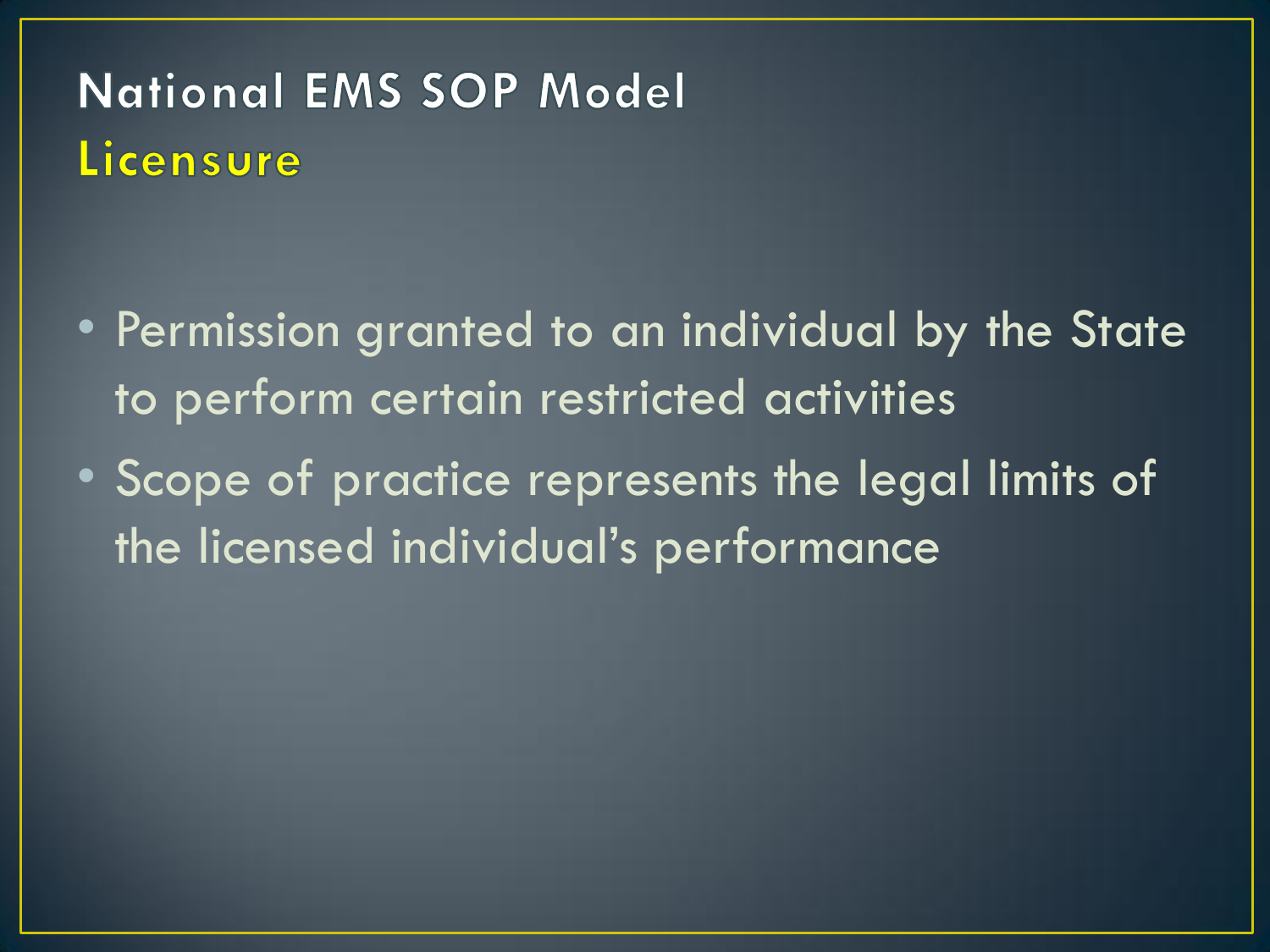# **National EMS SOP Model Credentialing**

• Local process by which an individual is permitted by a specific entity (medical director) to practice in a specific setting (EMS agency)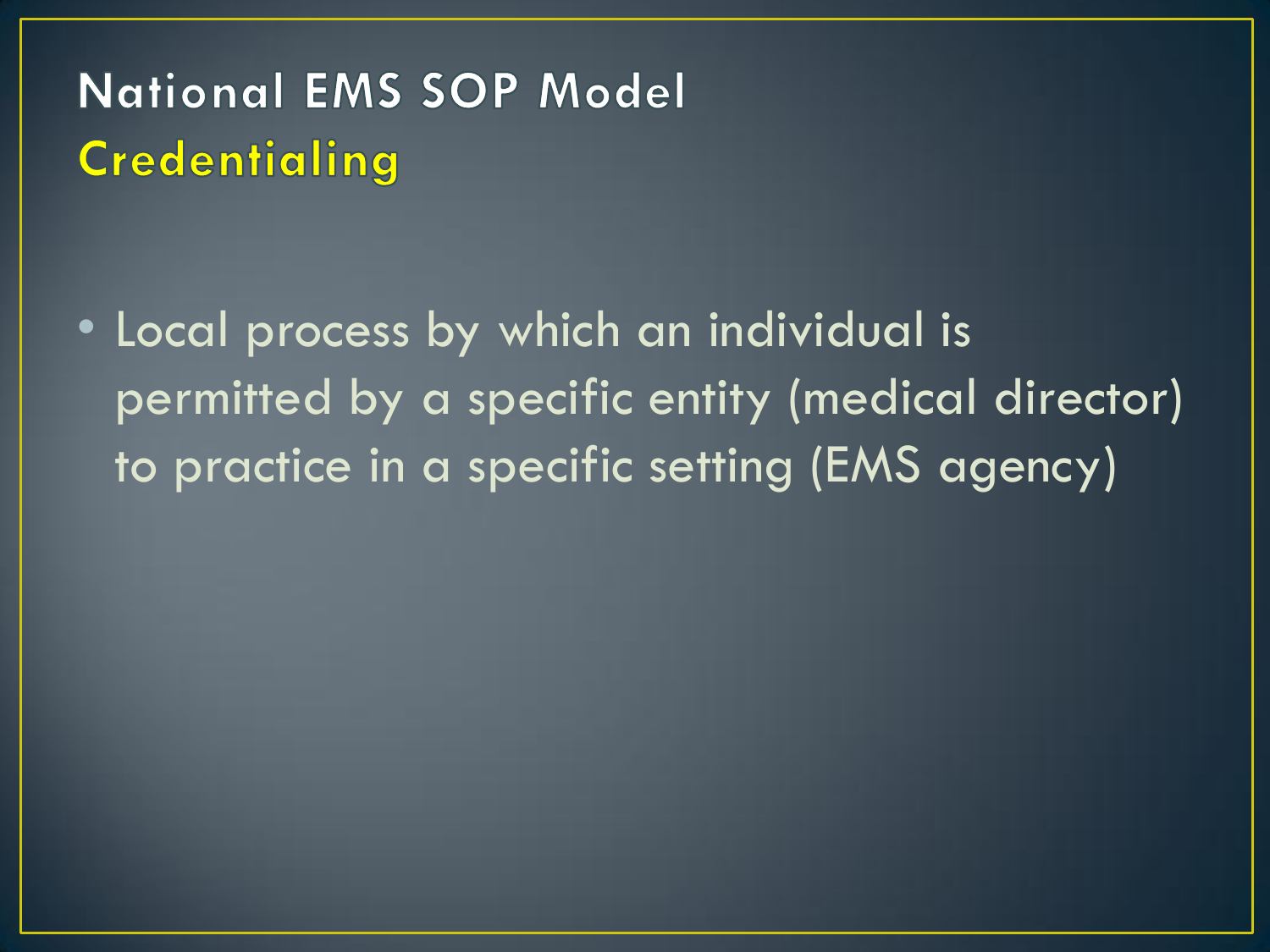#### **Scope of Practice Considerations**

An individual may only perform a skill or role for which that person is:

- educated (has been trained to do the skill or role), AND
- certified (has demonstrated competence in the skill or role), AND
- licensed (has legal authority issued by the State to perform the skill or role), AND
- credentialed (has been authorized by medical director [or other practice authority] to perform the skill or role).

Adapted from National EMS SOP Model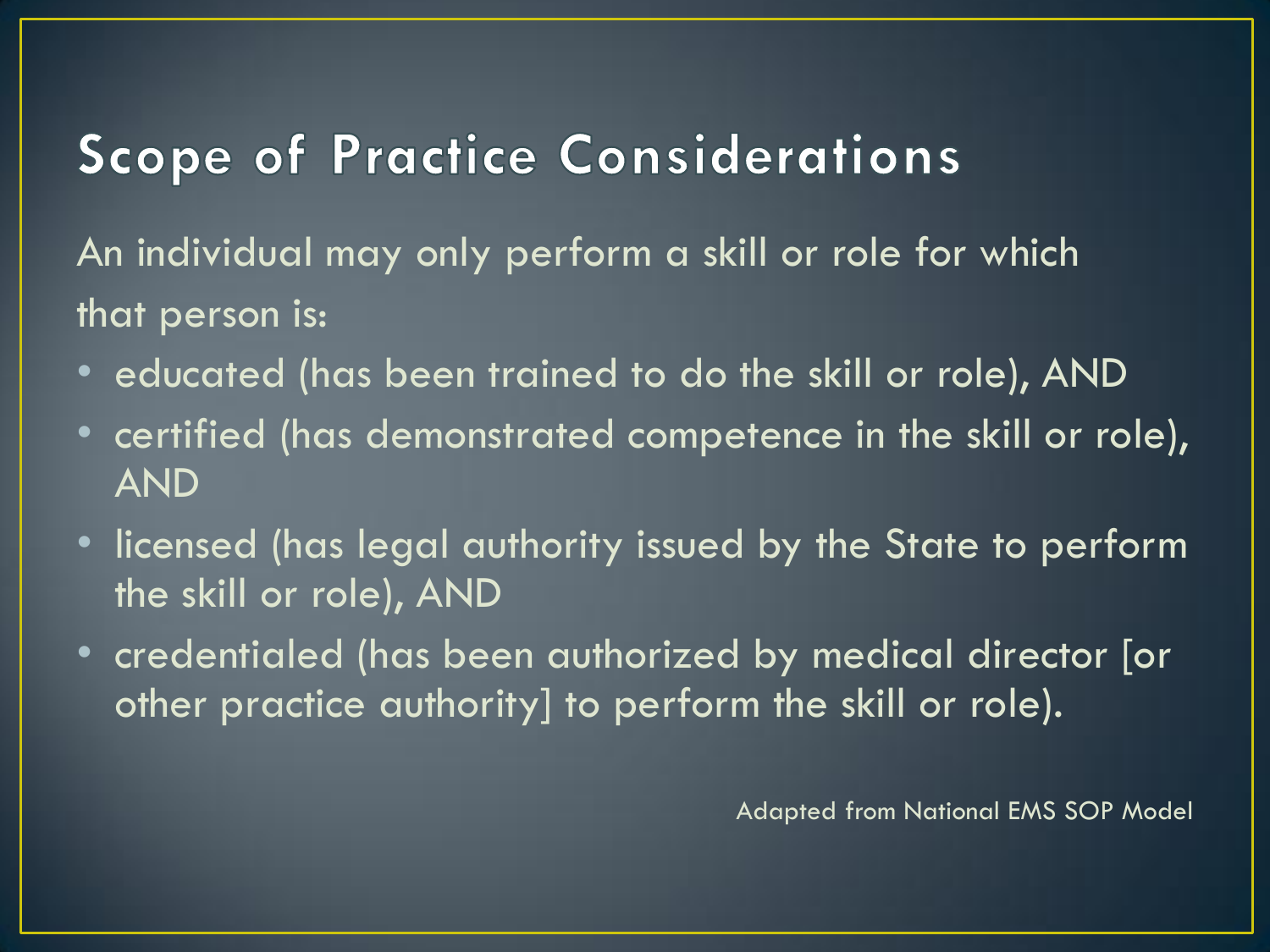Interdependent Relationship Between Education, Certification, Licensure, and **Credentialing** 

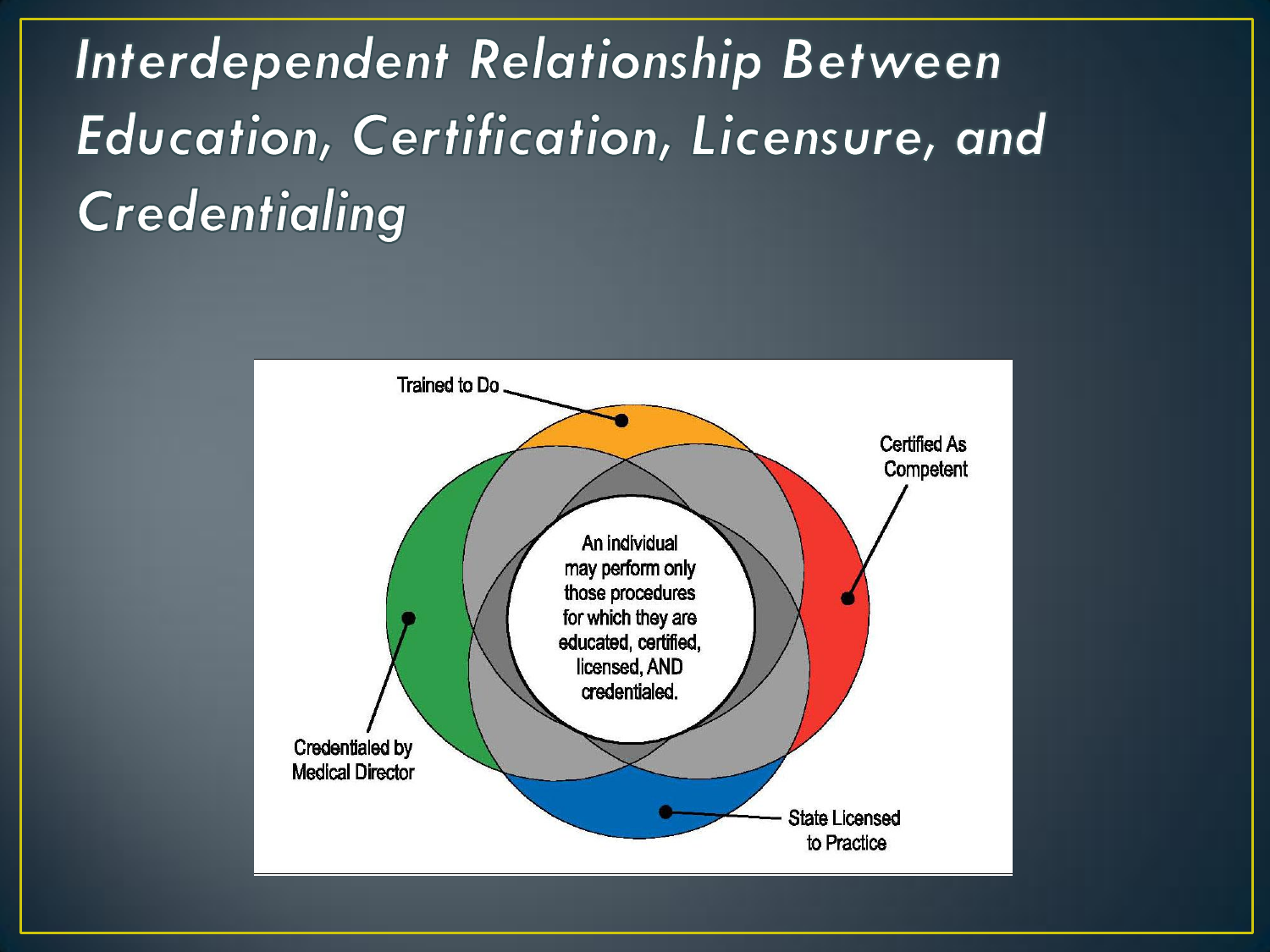#### **Defining Expanded Scope**

- Evidence based standard of care
- Interdisciplinary input
- Community needs
- Practice blueprints
- Medical direction
- Appropriate education
- Supervised preceptorship
- Competency and evaluation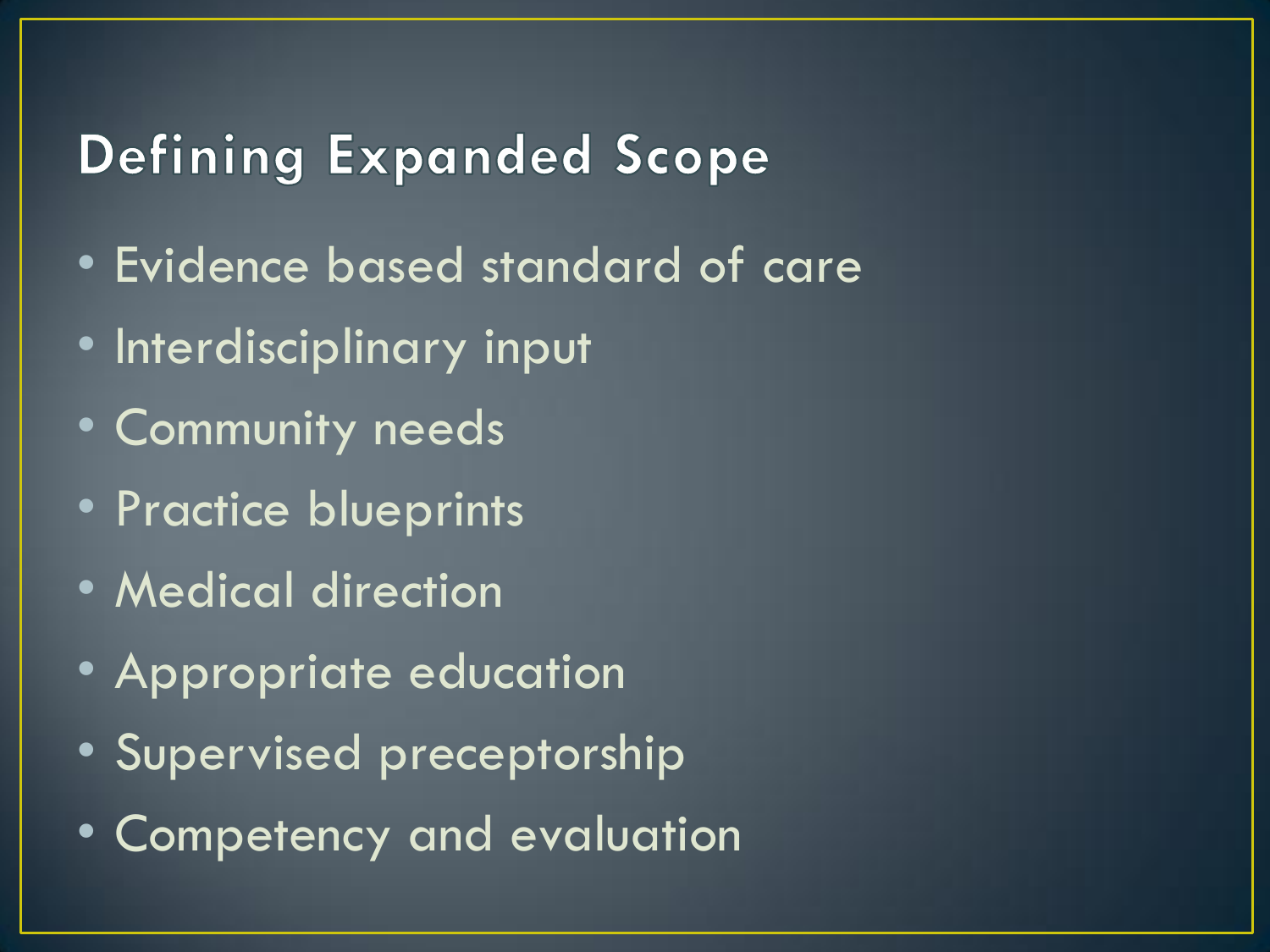#### **Defining Expanded Scope**

- Health, home, and safety assessments
- "Treat and release"
- Immunization and/or prophylaxis clinics
- IV hydration
- Advanced pharmacology
- Limited laboratory analysis
- Referrals

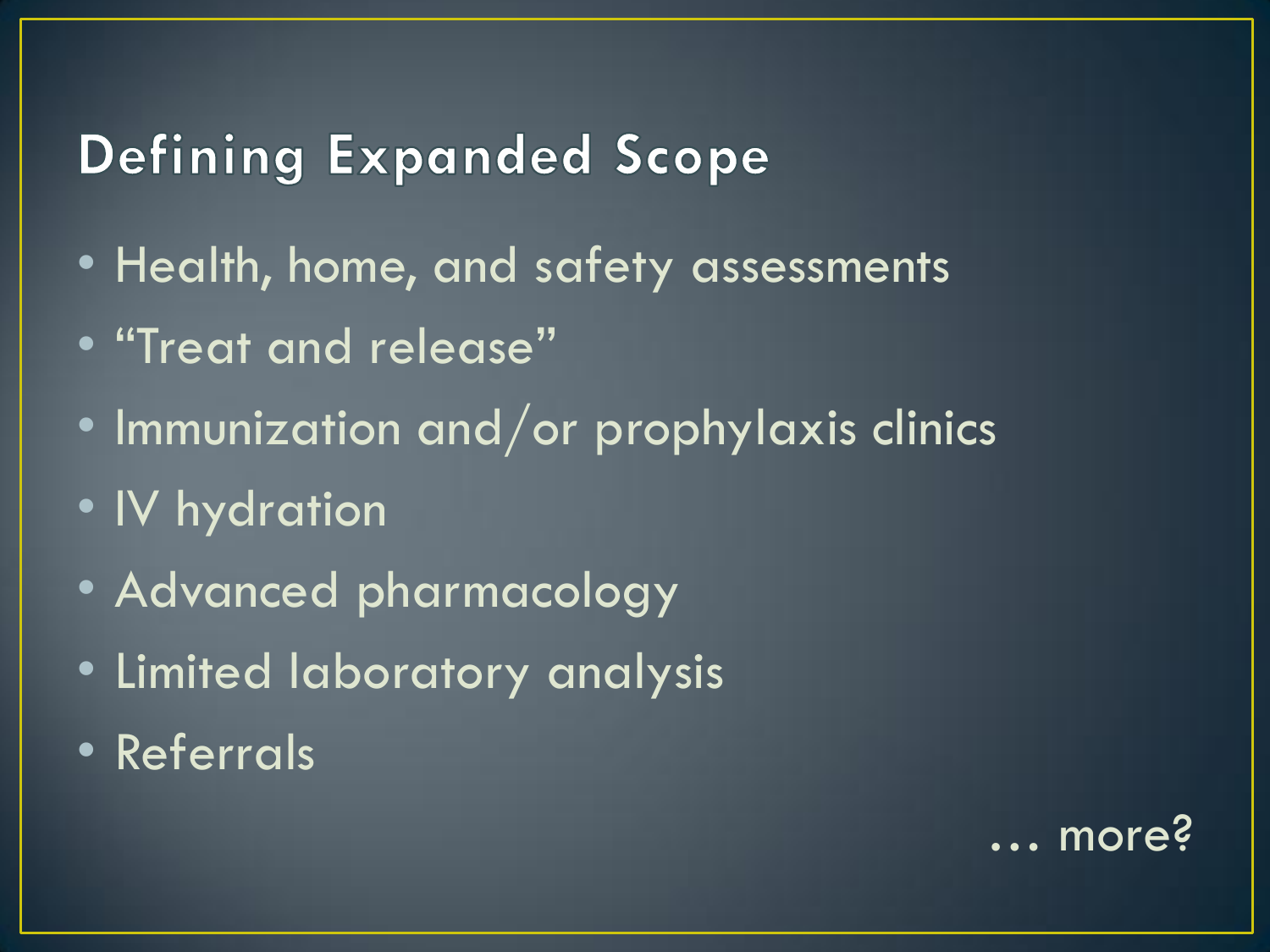#### **Critical Decision Making**

- To what level can the practitioner classify an individual's condition into categories that allow medical decisions about treatment and prognosis to be made?
- To what level can the practitioner implement medical decisions about treatment without consulting medical direction?
- To what level can the practitioner perform assessments and skills competently?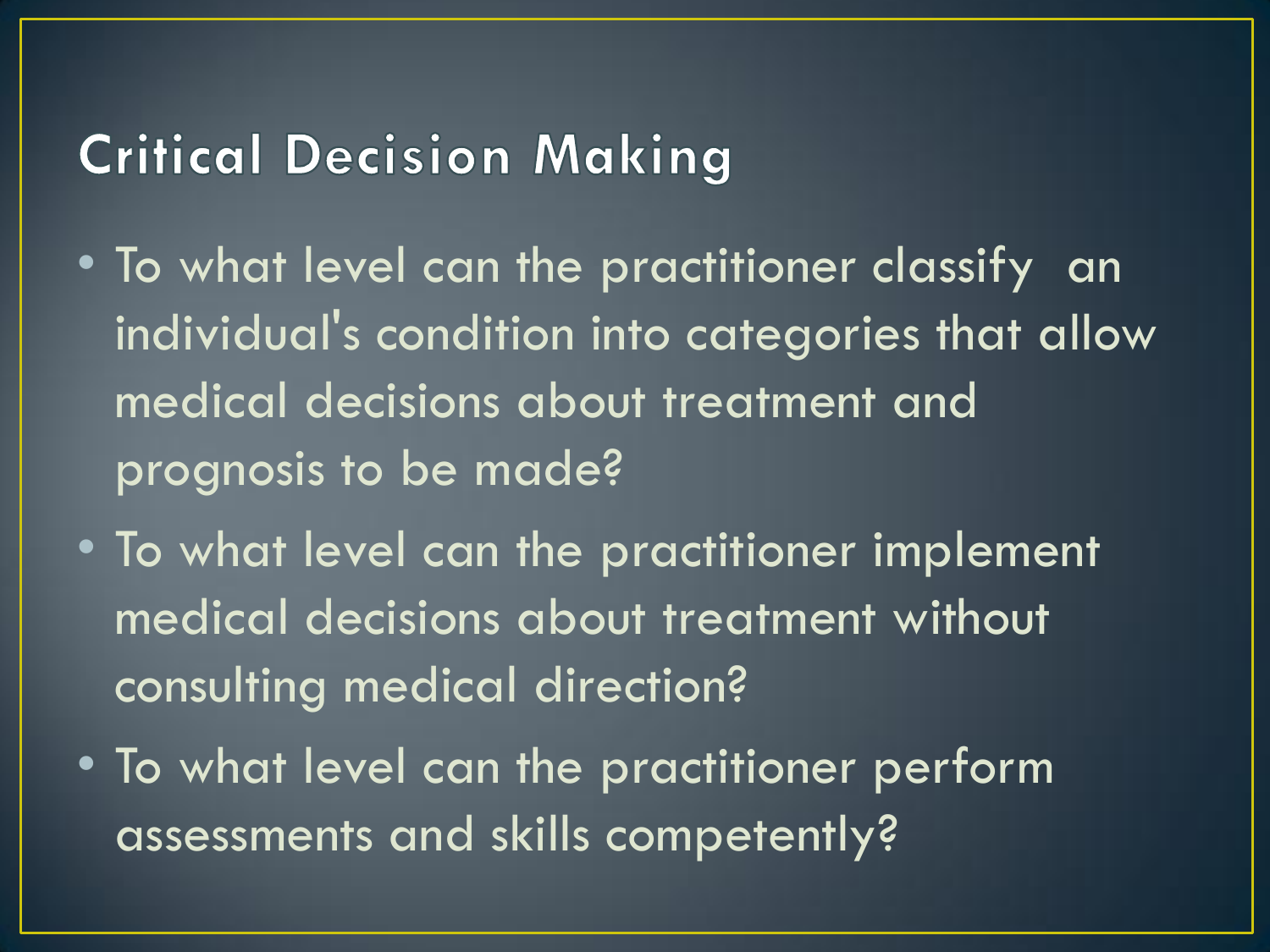#### **Defining Advanced Practice**

• A 2005 Federation of State Medical Boards report defined scope of practice as the "Definition of the rules, the regulations, and the boundaries within which a fully qualified practitioner with substantial and appropriate training, knowledge, and experience may practice in a field of medicine or surgery, or other specifically defined field. Such practice is also governed by requirements for continuing education and professional accountability."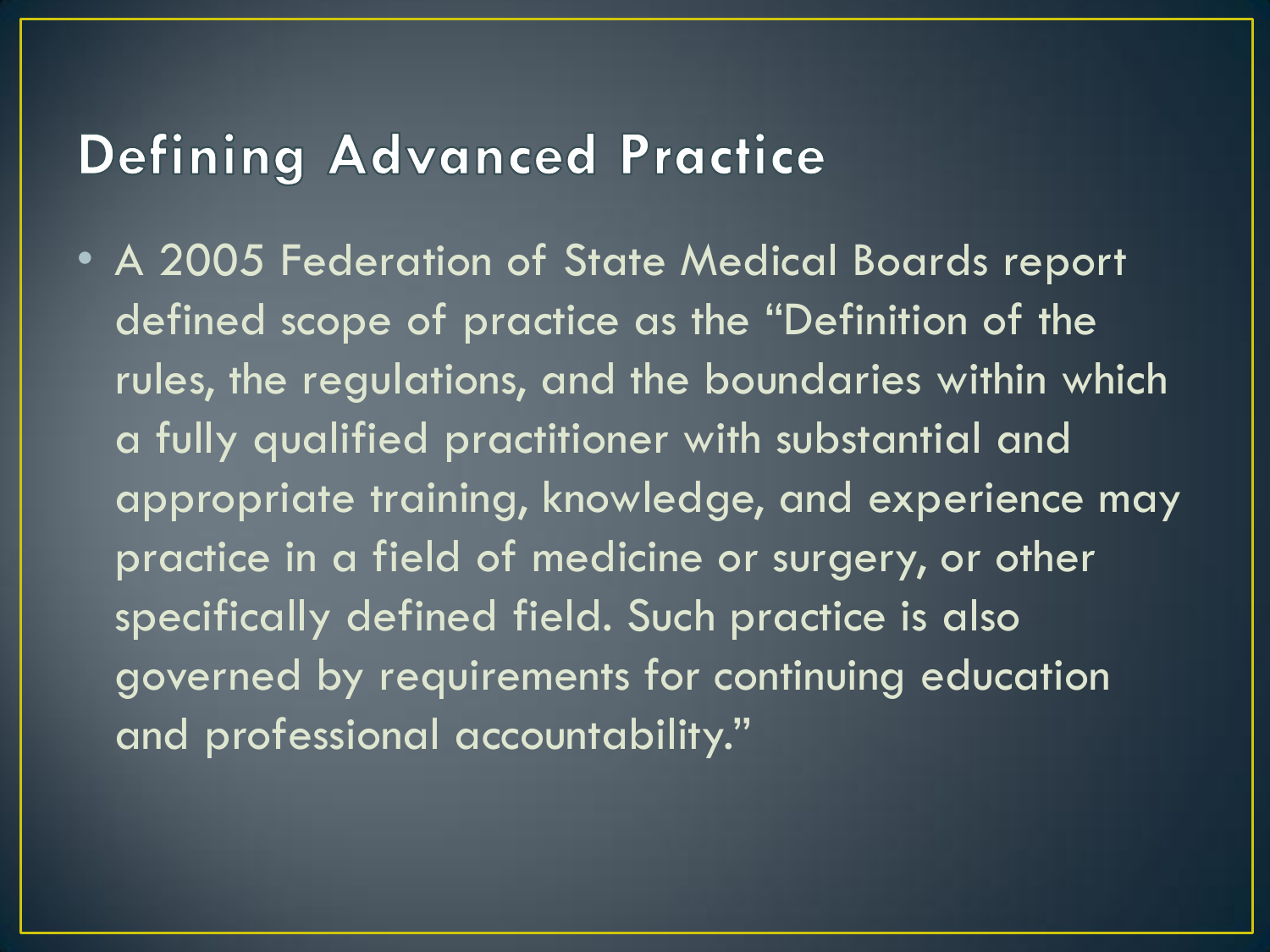### True Advanced Practice

- Minimum of graduate-level education
- Expert knowledge base
- Complex decision-making skills
- Clinical competencies for expanded practice
- Characteristics of which would be determined by the context in which s/he is credentialed to practice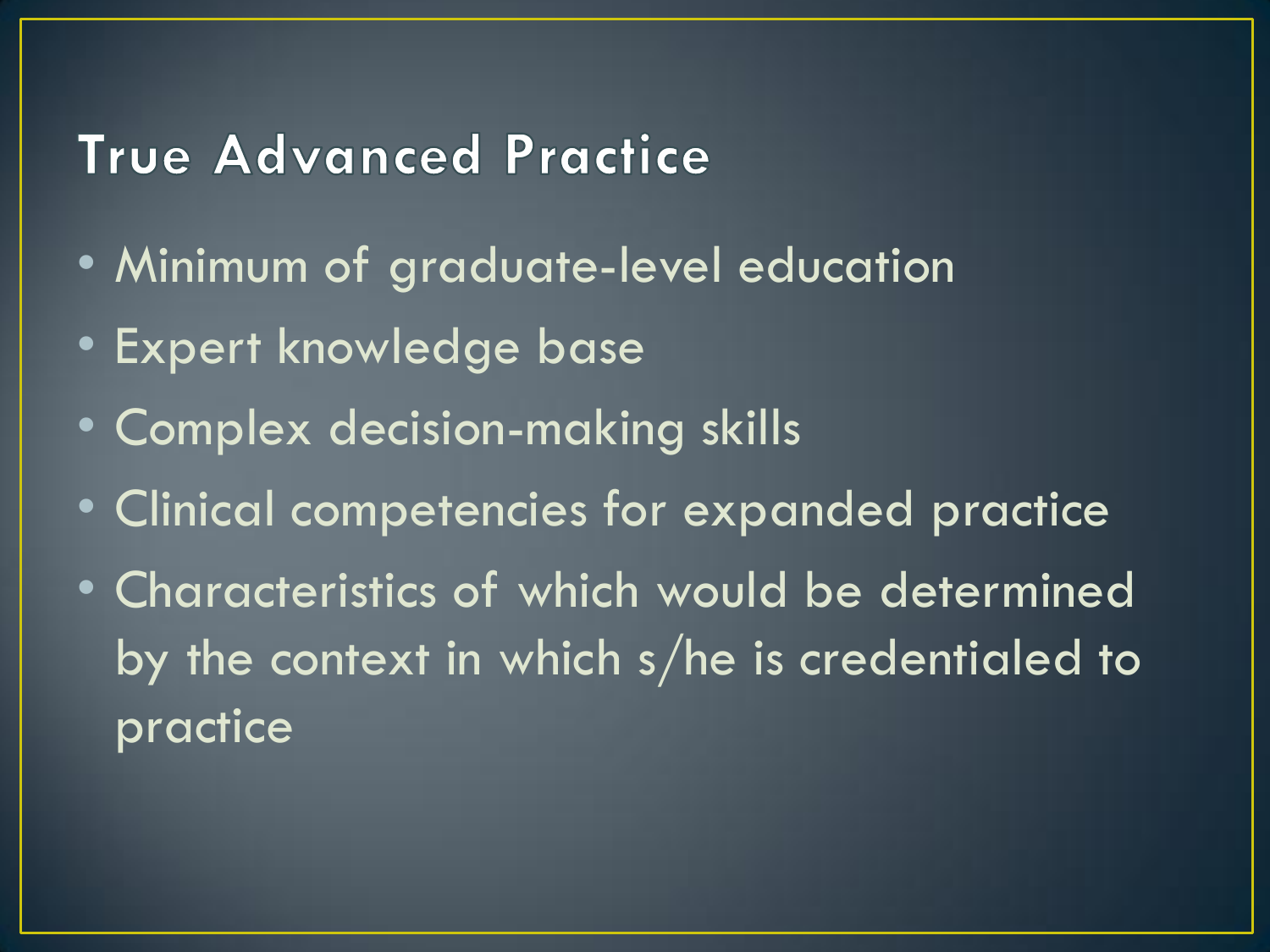# **ALS Expanded Scope** ... or Advanced Practice?

• Heart-lung bypass support, ventricular assist devices, vasopressors, management of arterial lines/pulmonary artery catheters, central venous monitoring, transfusion and volume expansion, extracorporeal membrane oxygenation, fetal monitoring, ventilator management, and high-risk obstetrics…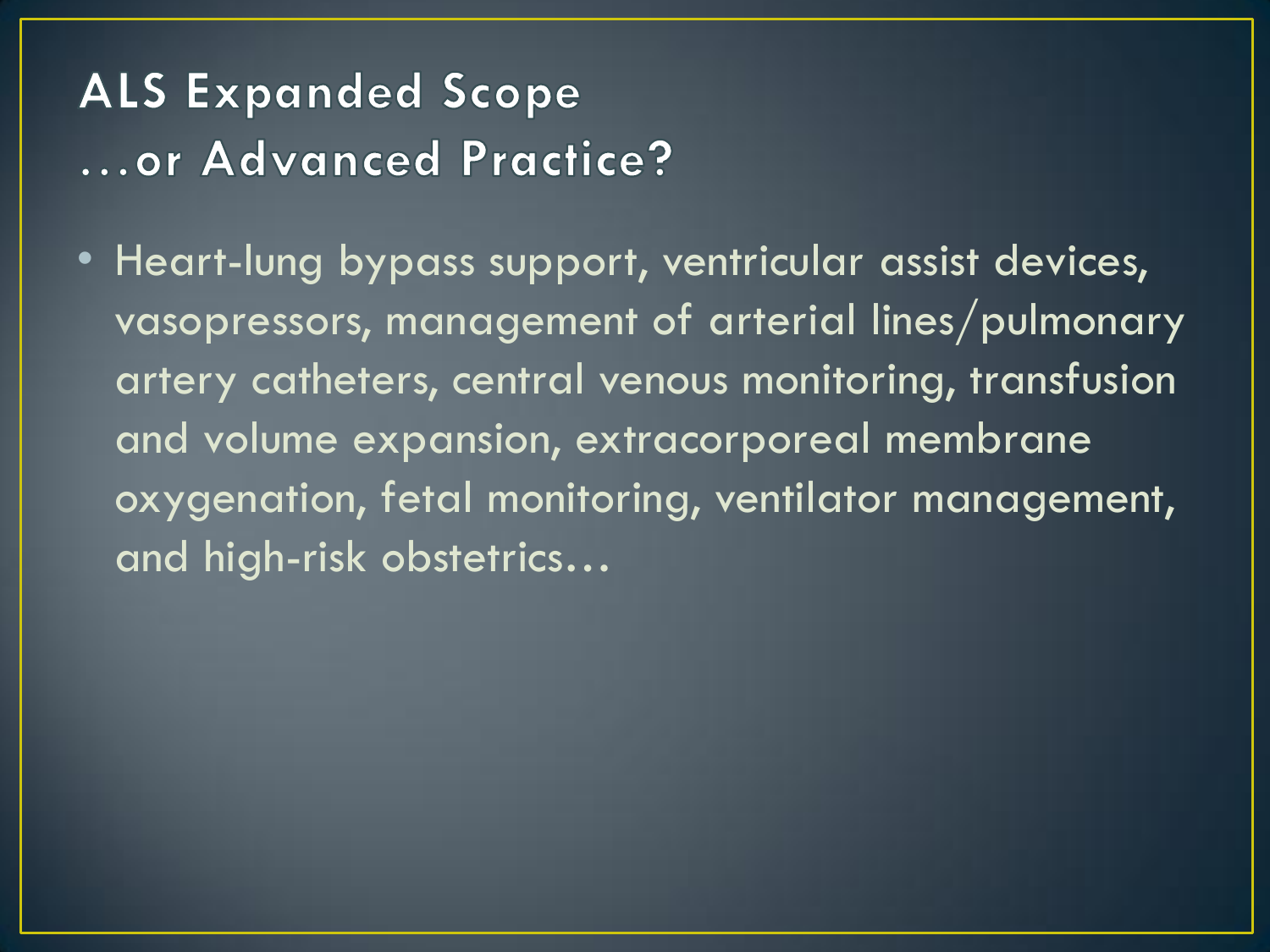**ALS Expanded Scope** ... or Advanced Practice

• Could be either depending on state regulations and the knowledge, skills, and abilities of the practitioner!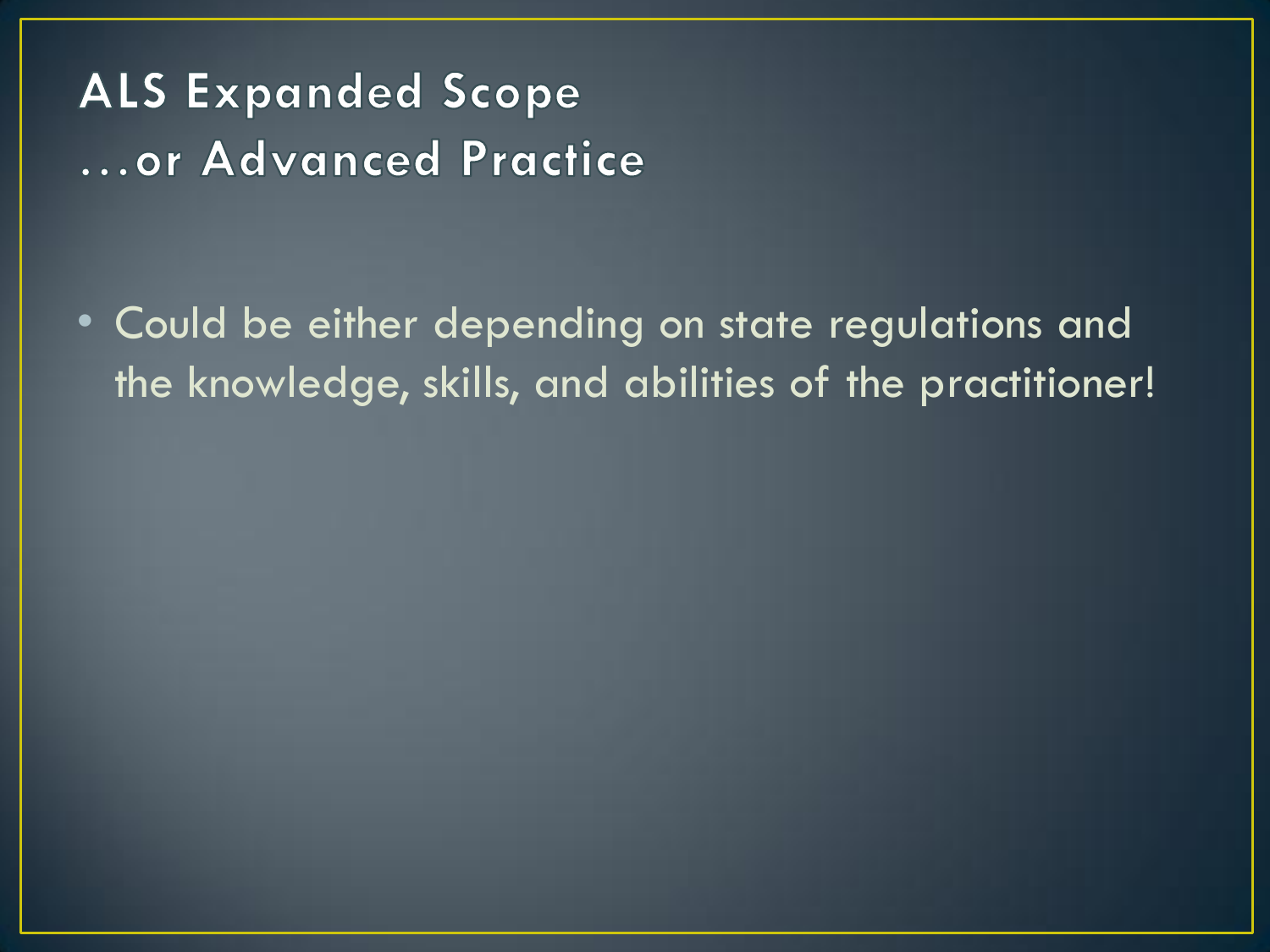### **State Regulation of Health Professions**

Primary purpose of regulation: **Protecting public health and patient safety**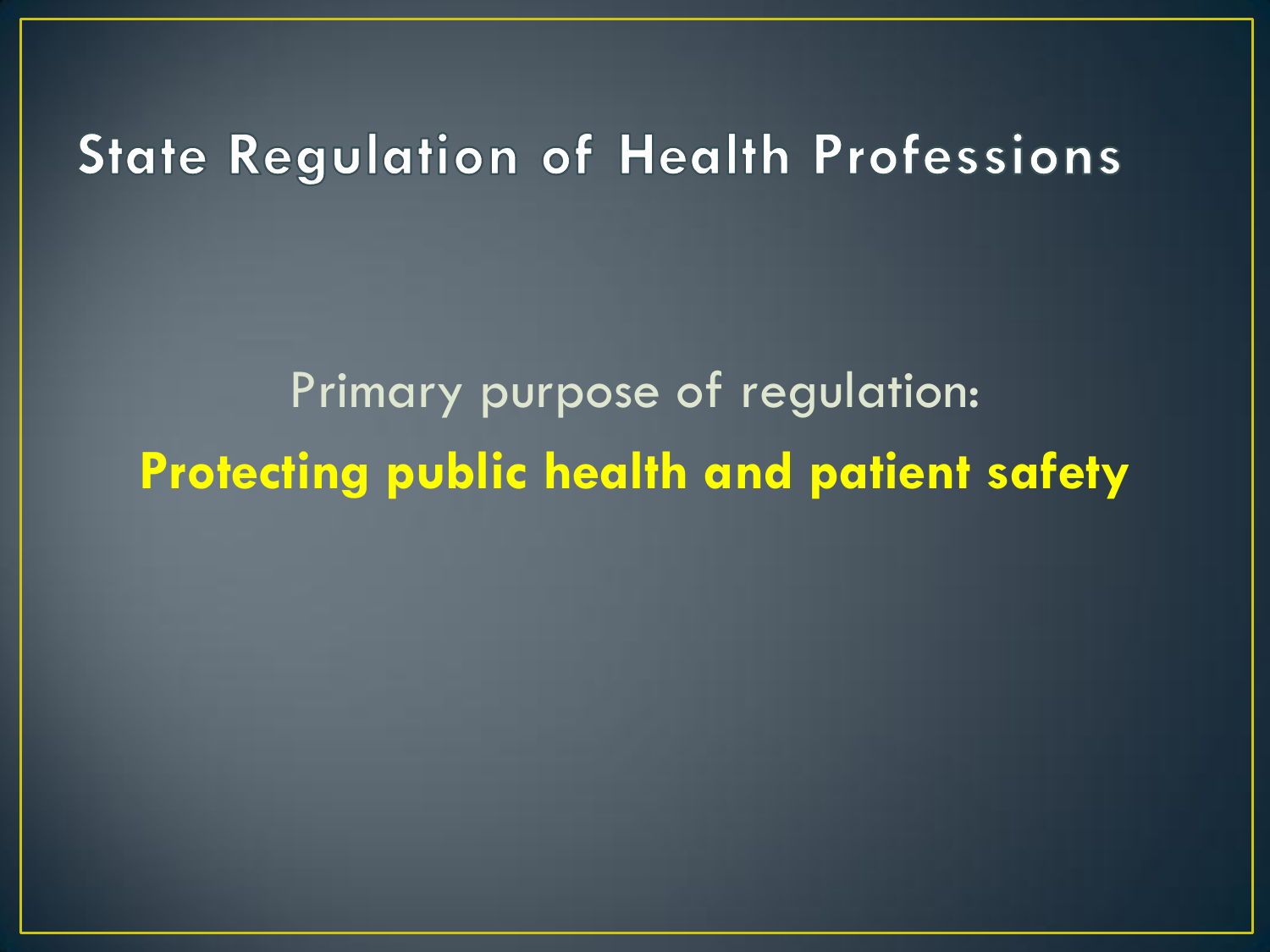# **State Regulation EMS Considerations on Specialty Practice**

- Capacity of regulatory agency to define/modify practice
- Maintaining the integrity of community 9-1-1 response
- Sustainability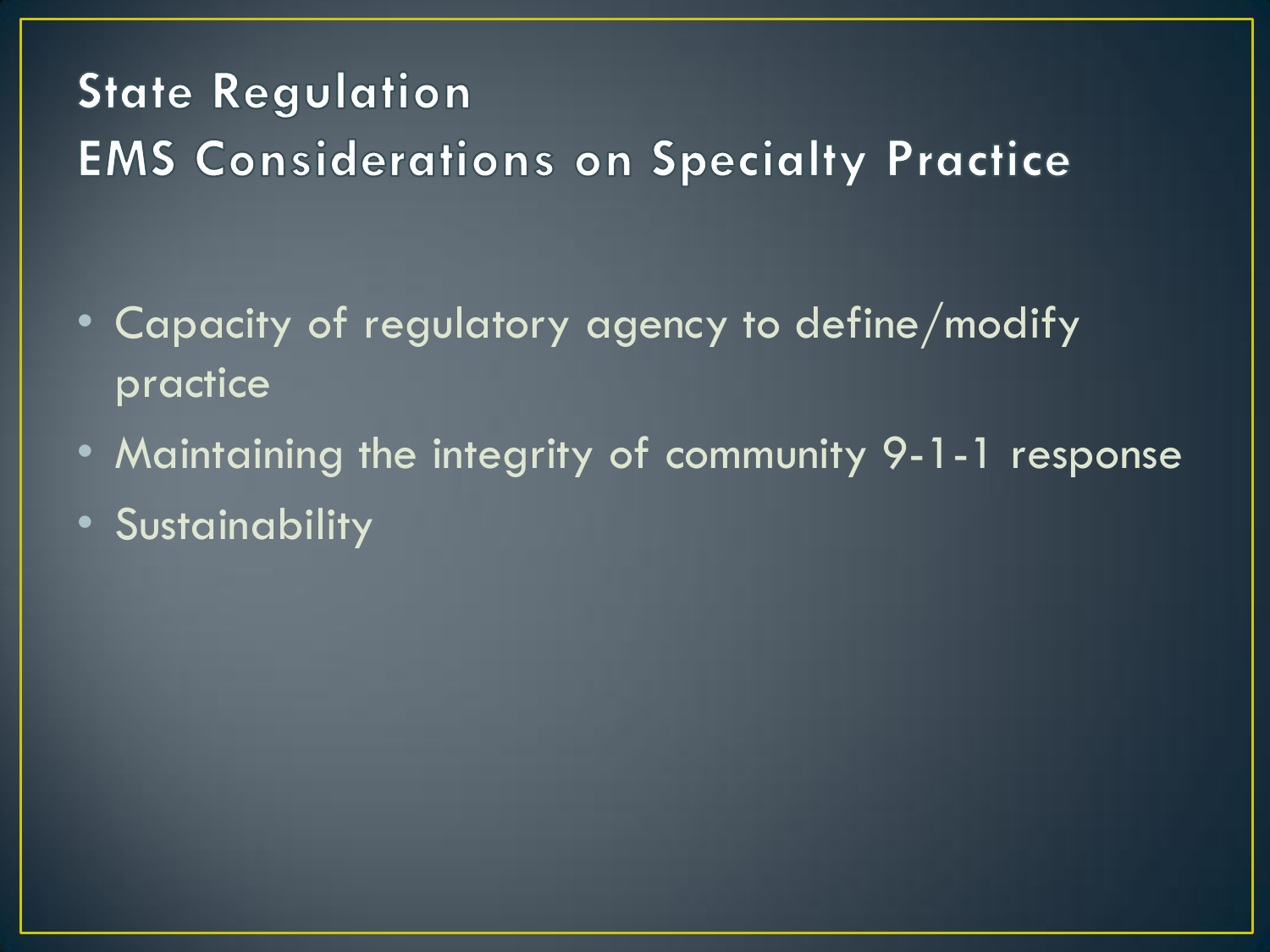# **State Regulation EMS Considerations on Specialty Practice**

- What will the state set as minimum experience requirements before specialty certification can be pursued? How will it be measured?
- Maintenance of the specialty certification should not be required to maintain the underlying license
- Where/how will entry level and continuing education standards be developed?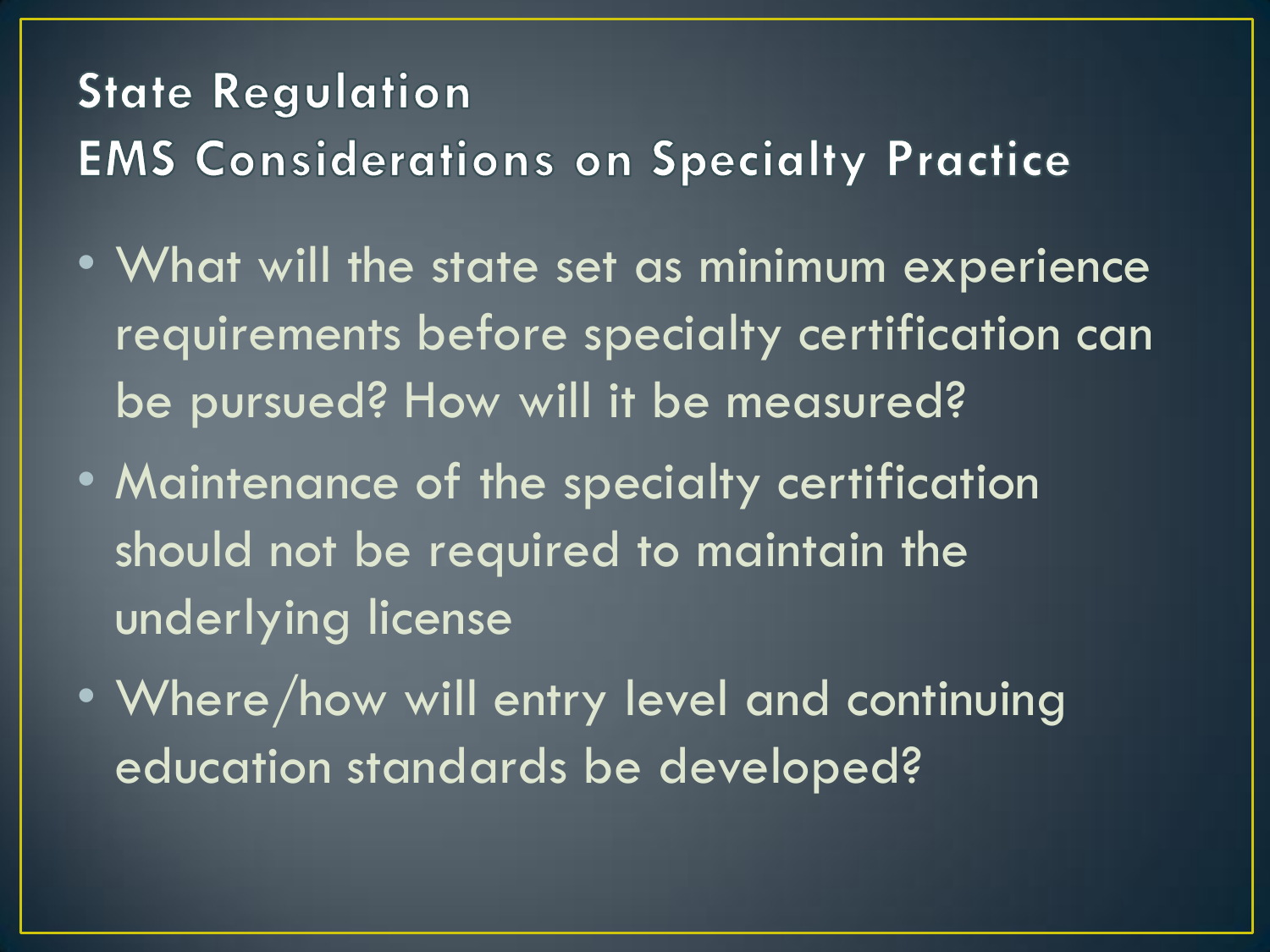# **State Regulation EMS Considerations on Specialty Practice**

- Will states have to dictate/constrain practice settings in rules or leave that to employers?
- How will scope of practice be determined?
- How will states handle variables in SOP for EMS personnel that transfer from another state?
- How will initial and on-going competency be assessed, and will the mechanism be reliable, validated, and legally defensible?